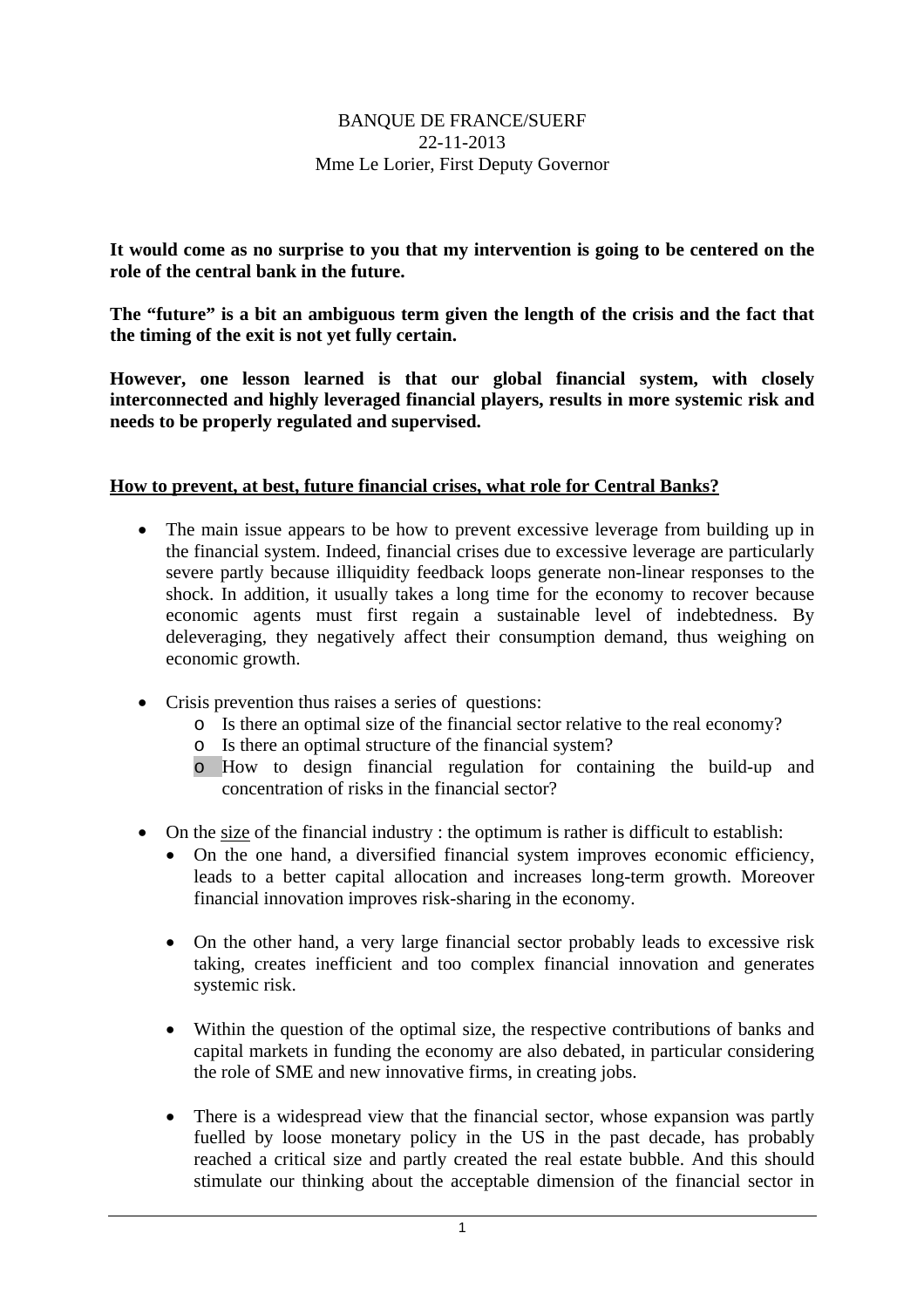Europe. The more so that all risks do not derive from excessive leverage and that the contribution of the financial industry to the real economy is controversial.

The most frequently discussed flaws have to do with :

- The disproportion between the volumes of foreign exchange market activity with nonfinancial customers trading volumes are very high multiples of trade flows (more than 30 times for UK and more than 10 times for Switzerland) Can this be beneficial to the real economy?
- The reliance on automated computer trading: trading decisions are made in a matter of milliseconds. Is this acceleration a real improvement or is it only symptomatic of excessive investment in trading technologies?
- The level of wages and bonuses in the financial industry before the crisis and even now which to say the least are difficult to rationalise
- The key role played by global institutions in funnelling funds into offshore centres and facilitating tax avoidance
- To complicate the question of the optimal size of the financial sector, it might well be that it is closely related to the structure of the global economy. In a world where global imbalances are particularly pronounced, even if these imbalances have been reduced since 2008, the resulting international flows of capital may amplify the predominant role of the financial sector in globalisation.
- Leaving aside the question of the size, is there an optimal structure for the financial sector, an optimal combination between banks and markets?
- The relative importance of banking varies widely and is evolving. The question is which mix is most conducive to growth and also to job creation. A number of countries have introduced schemes to boost bank credit targeted to SME's.
- Another angle is what's happening in case of a recession. Interestingly, bank based system are more stable in cases where the downturn has to do with the business cycle and there is no financial crisis. But when there is a financial crisis, the banks themselves are handicapped by the effects of the crisis and the economy is more severely hit than those that rely more on bank based channels. It's fair to note also that a banking sector with a modest share in the financial sector may trigger a deep financial crisis.
- How to design financial regulation? It has become apparent that there was a gap between supervision and banks regulation on the one hand and financial stability on the other hand.
- Implicitly financial stability has always been part of the responsibility of CB, as lenders of last resort or in charge of payments and settlements systems. It is more and more explicitly entrusted to Central Banks nowadays either on an exclusive basis or on having a leading role among other authorities or at least as being an active participant in an ad hoc institutional setting.